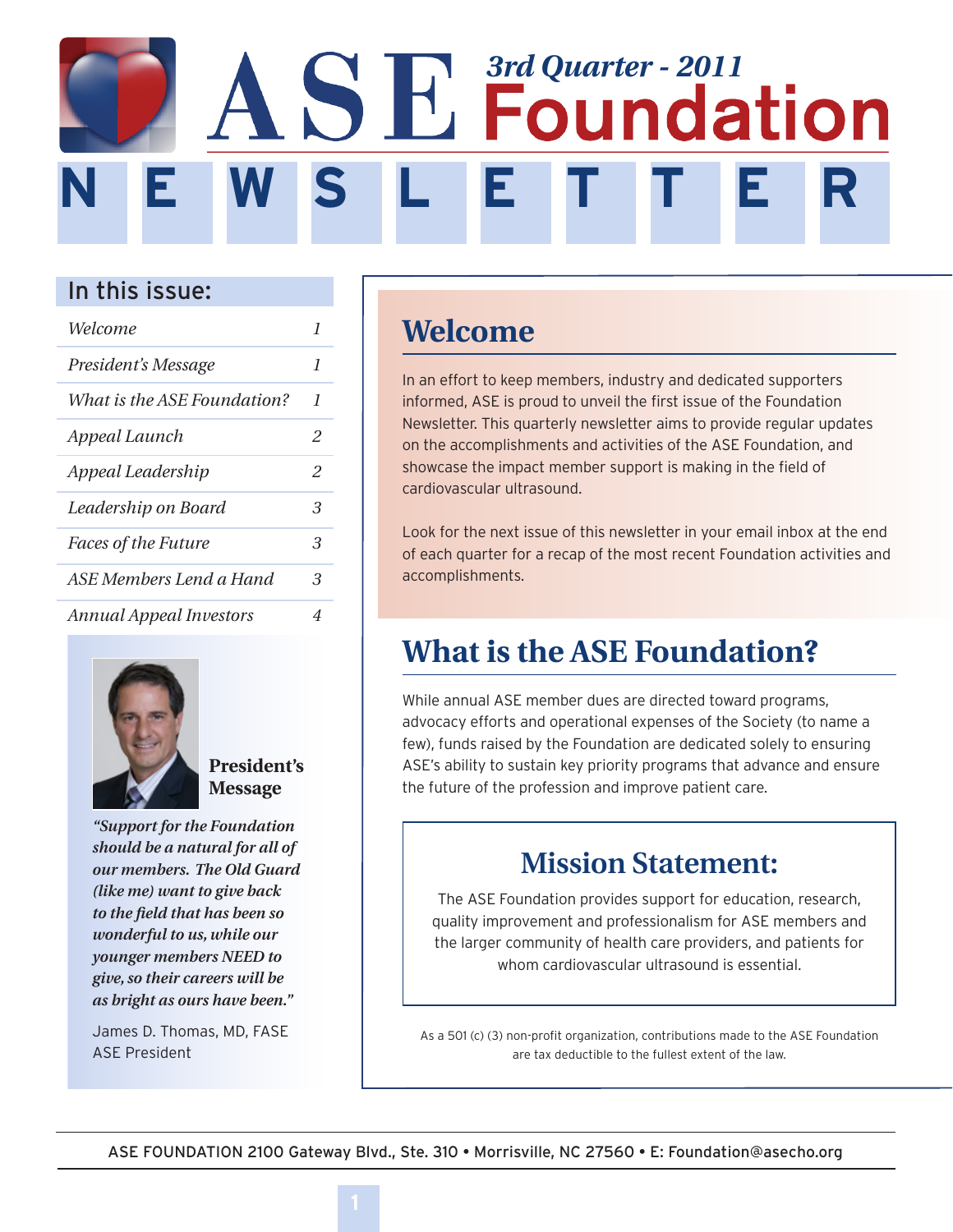

**2011 Annual Appeal Leadership**

Annual Appeal Chairman Thomas Ryan, MD, FASE

### Task Force Leaders

Todd Belcik, BS, RCS, RDCS, FASE Sanjiv Kaul, MD, FASE Allan Klein, MD, FASE Peg Knoll, RDCS, FASE Marti McCulloch, MBA, BS, RDCS, FASE Vera Rigolin, MD, FASE Partho Sengupta, MBBS, MD, DM, FASE James Thomas, MD, FASE



### **ASE Members Lend a Hand to the Foundation in Record-Breaking Numbers**

Understanding the importance of ASEF's initiative to fund an increased number of scholarships and career grants, the development of standards and guidelines, and the expansion of collaborative forums within the field, over 150 ASE members have made personal investments in the ASE Foundation's 2011 Annual Appeal.

## **The ASE Foundation launches the 2011 Annual Appeal**

The 2011 Foundation Awards Gala was the site of a formal announcement and launch of the 2011 ASE Foundation Annual Appeal, "The Future is in Your Hands". With leadership from ASE past president, Dr. Thomas Ryan MD, FASE, and eight other esteemed leaders of the Society, the Annual Appeal aims to raise \$500,000 to fund the following key priority initiatives of the ASE:

### **• Career Development & Scholarships**

Currently, over 80% of Society scholarship applications and research grants go unfunded. These awards provide travel support, continuing education, and professional development for early career physicians and sonographers –the future of our Society. The Foundation has identified this area as a high priority for investment. The intent is to support members at the early, critical stages of their careers. Helping tomorrow's leaders today is our #1 goal.

### **• Development & Propagation of Guidelines and Standards**

One way that ASE serves its membership is through the development of practice standards and guidelines. As these documents become more important to the practice of echocardiography, educating members through the creation and dissemination of tools, including posters, pocket guides, mobile apps, and web-based material, is essential. This is just one more way ASE helps its members stay up to date to ensure the highest level of quality care.

### **• Collaborative Forums**

The future of echocardiography depends on continued innovation and the development and implementation of new technology. Ongoing initiatives, such as the biannual Technology Summit, will be increasingly important in future years. Such endeavors require ongoing collaboration between echocardiographers, scientists, and industry. Increased funding in this important area would help secure the future success of the field, ensuring that echocardiography remains a valued and indispensible tool in cardiovascular care.

> The 2011 Annual Appeal is the largest proactive fundraising effort initiated by the Foundation to date.



The Future is in Your Hands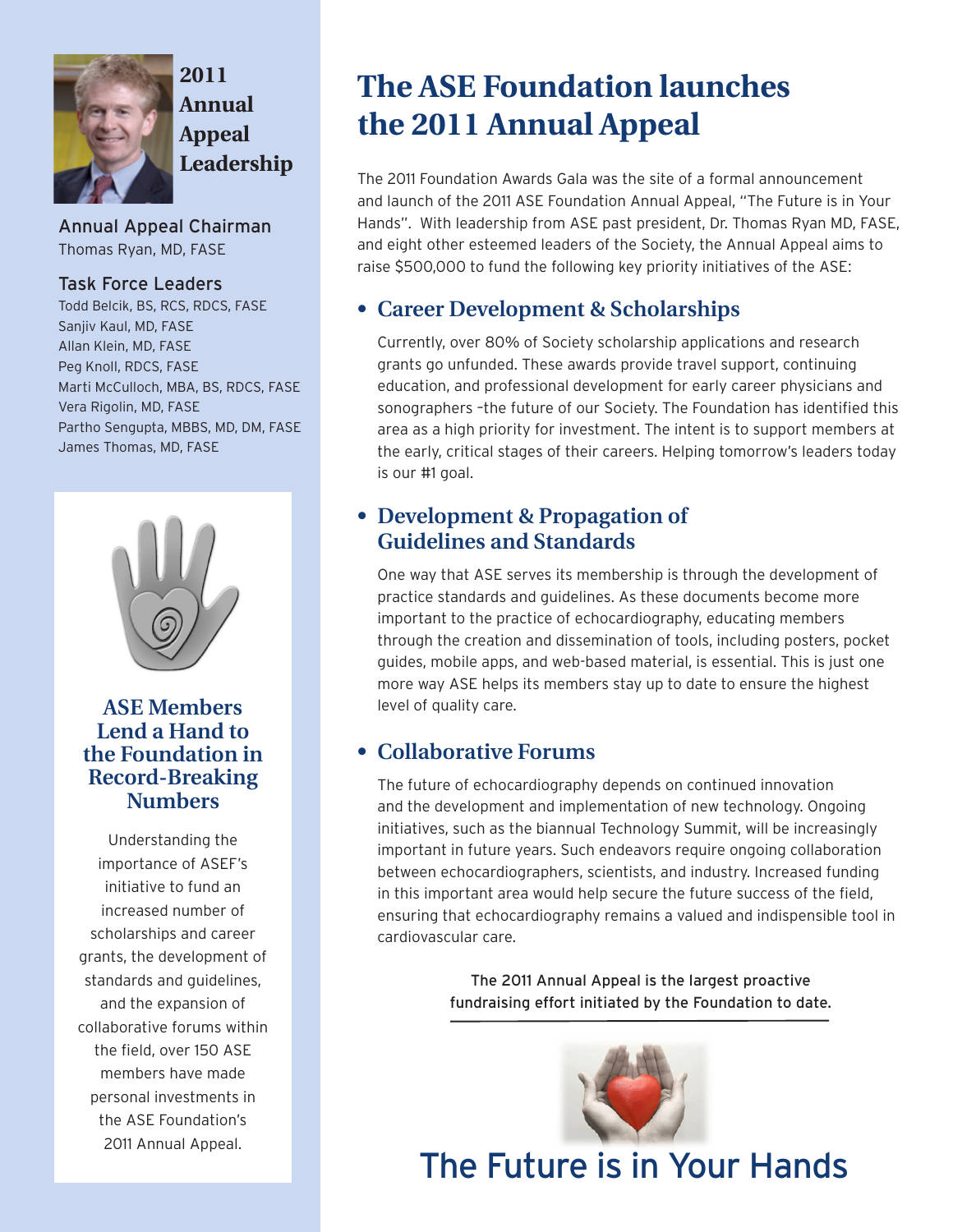

2011- 2012 ASE Board of Directors demonstrate solidarity through their participation in the 2011 Annual Appeal

## **Leadership on Board!**

The ASE is proud to announce that members of the ASE Board of Directors and Past Presidents alone have contributed over \$50,000 to the 2011 Annual Appeal!

Additionally, 100% of the ASE staff has demonstrated their support by making a personal financial investment in the Appeal.

The ASE thanks both the Board and Staff for this enormous demonstration of leadership and commitment to funding the priority initiatives of the Society.



Aaron L. Baggish, MD Associate Director, Cardiac Performance Program Massachusetts General Hospital ASE Career Development Award Recipient

### **Faces of the Future**

**ASE Foundation offers educational opportunities to young professionals entering the field**

*"The ASEF's Career Development Award provided me with incredibly valuable support during my cardiovascular ultrasound training. This award provided me with the resources necessary to conduct focused echo-based research that resulted in numerous publications and a successful transition to a faculty position in a topnotch academic echocardiography laboratory. In this capacity, I have the privilege of mentoring clinician-scientist-echocardiographer trainees including a recipient of the 2010 ASE Career Development Award. Research and training support from ASE continues to make careers in echocardiographic investigation and mentorship a promising reality."*

*"Receiving the Alan D. Waggoner Scholarship has enabled me to further my education in the field of cardiac sonography by allowing me to attend the annual American Society of Echocardiography conference. This was a great networking opportunity and it provided a chance for me to learn about the latest technology and advancements that are being made in echocardiography."*



Stephanie Kolstad 2011 Alan D. Waggoner Student Scholarship